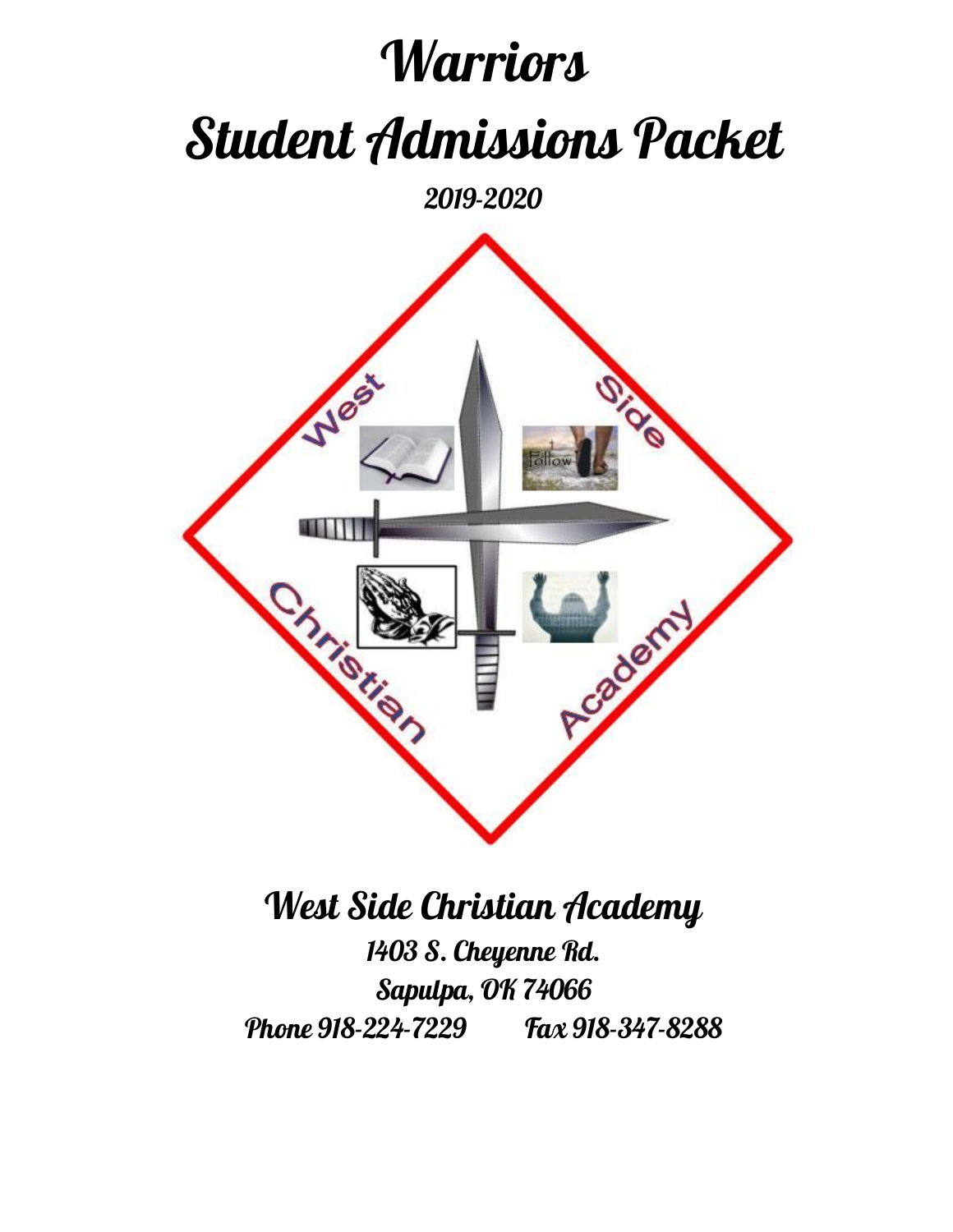

We are excited to see your interest in West Side Christian Academy. In this packet, you will find all of the necessary paperwork to apply for admission into our school. After returning your application, we will view all documentation and inform you of your denial or acceptance into WSCA. If you do not hear from us as soon as you anticipate feel free to call us at the above phone number or speak with the administrator, Roger McDougal at 918-949-8636.

#### **Mission Statement**

Our Mission is to teach students to honor God, pursue excellence and integrity in their academic and life endeavors.

### **Vision Statement**

We want to DISCOVER the potential spiritual ability in every student and DEVELOP that spiritual ability to honor God in all things. It will be our plan to make DISCIPLES of our students as followers of Jesus Christ. We want to see DEVOTION to our Lord who saved them giving them the desire to DISCIPLE others to continue the process. We want them to attain excellence in academics and to "grow in wisdom and stature and in favor with God and men" (Luke 2:52) to become role models in their school, homes, and community.

### *VISION -- To Teach***:**

- 1. The Love of God
- 2. Spiritual Wisdom
- 3. Hope
- 4. Citizenship
- 5. Self-sufficiency
- 6. Academic Excellence
- 7. A Love of Learning
- 8. Leadership Skills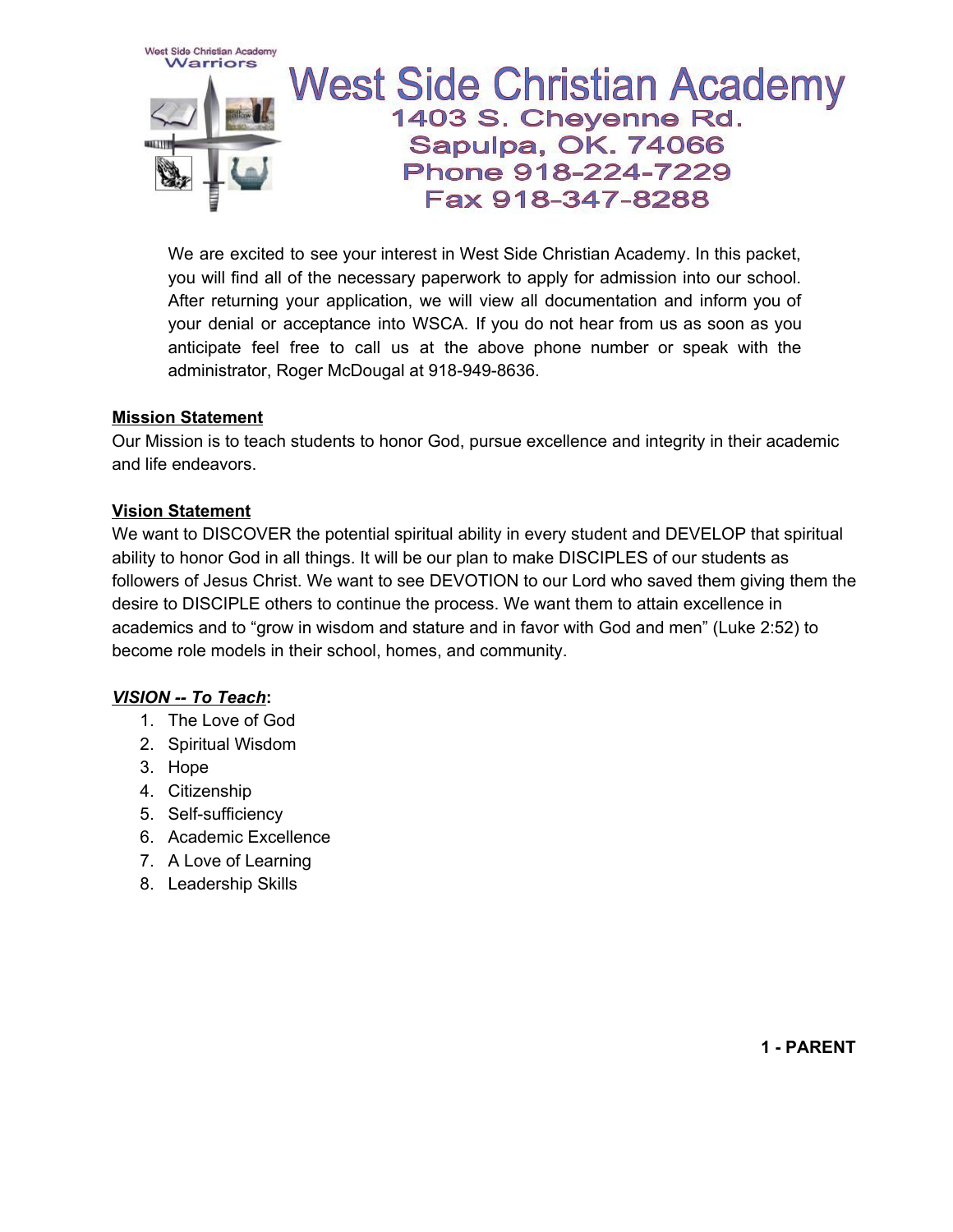Enrollment Date: Present Grade: \_\_\_\_\_\_\_ Office Use Only **West Side Christian Academy Admission and Enrollment Information** TODAY'S DATE \_\_\_\_\_\_\_\_\_\_ Last Name\_\_\_\_\_\_\_\_\_\_\_\_\_\_\_\_\_\_\_\_\_\_\_\_\_\_\_\_\_ First Name \_\_\_\_\_\_\_\_\_\_\_\_\_\_\_\_\_\_\_\_\_\_\_\_ Middle Name \_\_\_\_\_\_\_\_\_\_\_\_\_\_\_\_ Birth Date\_\_\_\_\_\_\_\_\_\_\_\_\_ Birth Gender \_\_\_\_Male \_\_\_\_Female SSN: \_\_\_\_\_\_\_\_\_ - \_\_\_\_\_\_\_\_\_ - \_\_\_\_\_\_\_\_\_\_\_\_ Race/Ethnicity Black American Indian Hispanic Asian Pacific Islander White Other Mailing Address Street or Post Office Box \_\_\_\_\_\_\_\_\_\_\_\_\_\_\_\_\_\_\_\_\_\_\_\_\_\_\_\_\_\_\_\_\_\_\_\_\_ City \_\_\_\_\_\_\_\_\_\_\_\_\_\_ State \_\_\_\_\_ Zip Code \_\_\_\_\_\_\_ Physical Address Street \_\_\_\_\_\_\_\_\_\_\_\_\_\_\_\_\_\_\_\_\_\_\_\_\_\_\_\_\_\_\_\_\_\_\_\_\_\_\_\_\_\_\_\_\_\_\_\_\_ City \_\_\_\_\_\_\_\_\_\_\_\_\_\_\_\_\_ State \_\_\_\_\_ Zip Code \_\_\_\_\_\_\_ Address in which school district student resides \_\_\_\_\_\_\_\_\_\_\_\_\_\_\_\_\_\_\_\_\_\_\_\_\_\_\_\_\_\_\_\_\_\_\_\_ \_\_\_\_\_\_\_\_\_\_\_\_\_\_\_\_\_ Parent/Guardian Phone\_\_\_\_\_\_\_\_\_\_\_\_\_\_\_\_\_\_\_\_\_\_\_\_\_\_\_\_\_\_\_\_\_\_Student Mobile Phone\_\_\_\_\_\_\_\_\_\_\_\_\_\_\_\_\_\_\_\_\_\_\_\_\_\_\_\_\_\_\_\_\_\_\_ Birth City\_\_\_\_\_\_\_\_\_\_\_\_\_\_\_\_\_\_\_\_ Birth State \_\_\_\_\_\_\_\_\_\_\_\_\_ Birth Country \_\_\_\_\_\_\_\_\_\_\_\_\_\_\_\_\_ Date Entered U.S.A. \_\_\_\_\_\_\_\_\_\_\_\_\_ Last School Attended Name \_\_\_\_\_\_\_\_\_\_\_\_\_\_\_\_\_\_\_\_\_\_\_\_\_\_\_\_\_\_\_ Last School Attended City\_\_\_\_\_\_\_\_\_\_\_\_\_\_\_\_\_\_\_\_\_\_\_\_\_\_\_\_\_ Last School Attended Withdrawal Date \_\_\_\_\_\_\_\_\_\_\_\_\_\_\_\_\_\_\_ Last School Contact Number \_\_\_\_\_\_\_\_\_\_\_\_\_\_\_\_\_\_\_\_\_\_\_\_\_\_\_\_\_ Last completed grade \_\_\_\_\_\_\_\_\_\_\_\_\_\_\_\_\_\_\_\_ OR Present Grade(for transfers) \_\_\_\_\_\_\_\_\_\_\_\_\_\_\_\_\_\_\_\_ Previous Special Education Placement (Circle one) Yes No **Fill out Authority To Transfer Education Records sheet attached on page <sup>5</sup>** ✓☐ If there are certain, specific restrictions on who *can not* pick up your child (due to court injunction, custody agreements, etc.), please list in the blanks below. Please provide copies of legal documents. Person 1 \_\_\_\_\_\_\_\_\_\_\_\_\_\_\_\_\_\_\_\_\_\_\_\_\_\_\_\_\_\_\_\_\_\_\_\_\_\_\_\_\_\_\_\_\_\_ May Not pick up my child Person 2 \_\_\_\_\_\_\_\_\_\_\_\_\_\_\_\_\_\_\_\_\_\_\_\_\_\_\_\_\_\_\_\_\_\_\_\_\_\_\_\_\_\_\_\_\_\_ May Not pick up my child People With Whom Student May Leave: 1.. Name\_\_\_\_\_\_\_\_\_\_\_\_\_\_\_\_\_\_\_\_\_\_\_\_\_\_\_\_\_\_\_\_\_\_\_\_\_\_Relationship\_\_\_\_\_\_\_\_\_\_\_\_\_\_\_\_\_\_\_ Phone Number \_\_\_\_\_\_\_\_\_\_\_\_\_\_\_\_ 2.Name\_\_\_\_\_\_\_\_\_\_\_\_\_\_\_\_\_\_\_\_\_\_\_\_\_\_\_\_\_\_\_\_\_\_\_\_\_\_\_Relationship\_\_\_\_\_\_\_\_\_\_\_\_\_\_\_\_\_\_\_ Phone Number \_\_\_\_\_\_\_\_\_\_\_\_\_\_\_\_ 3. Name\_\_\_\_\_\_\_\_\_\_\_\_\_\_\_\_\_\_\_\_\_\_\_\_\_\_\_\_\_\_\_\_\_\_\_\_\_\_\_Relationship\_\_\_\_\_\_\_\_\_\_\_\_\_\_\_\_\_\_\_ Phone Number \_\_\_\_\_\_\_\_\_\_\_\_\_\_\_\_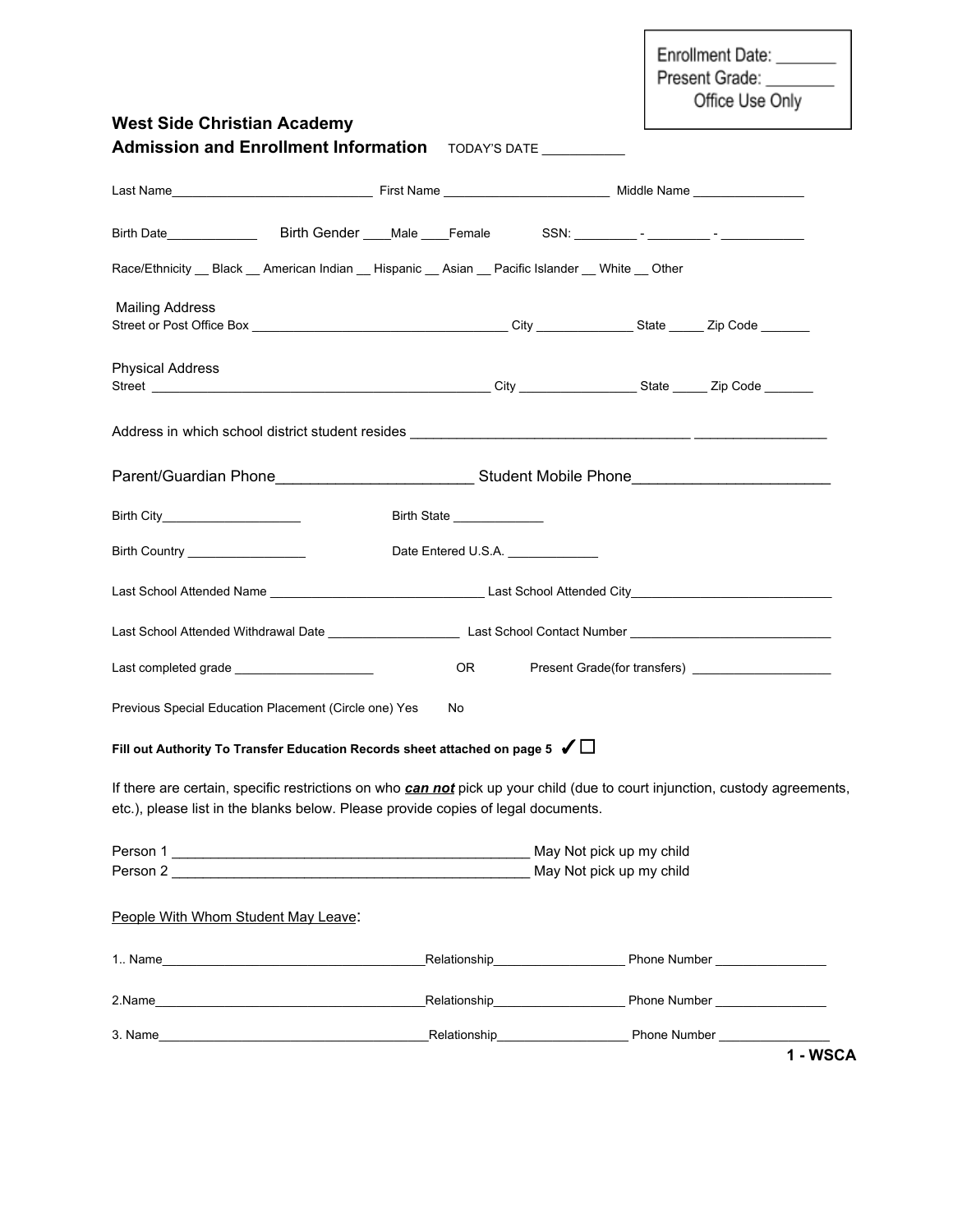#### **Parent/Guardian Contact Information**

| Home Phone If Different From Student <b>Money Act and Student Control of the Control of Control of Control of Control of Control of Control of Control of Control of Control of Control of Control of Control of Control of Cont</b> |  |  |
|--------------------------------------------------------------------------------------------------------------------------------------------------------------------------------------------------------------------------------------|--|--|
|                                                                                                                                                                                                                                      |  |  |
| Parent / Legal Guardian #2 (please provide legal documentation if guardian)                                                                                                                                                          |  |  |
|                                                                                                                                                                                                                                      |  |  |
|                                                                                                                                                                                                                                      |  |  |
|                                                                                                                                                                                                                                      |  |  |
|                                                                                                                                                                                                                                      |  |  |
|                                                                                                                                                                                                                                      |  |  |
| Additional Contact (indicates that this person may be contacted in emergencies and may also pick up student)                                                                                                                         |  |  |
| First Name Relationship Relationship Production Control of the Control of the Control of Technical Control of the Control of the Control of the Control of the Control of the Control of the Control of the Control of the Con       |  |  |
|                                                                                                                                                                                                                                      |  |  |
|                                                                                                                                                                                                                                      |  |  |
|                                                                                                                                                                                                                                      |  |  |
|                                                                                                                                                                                                                                      |  |  |
| Please check all that apply:                                                                                                                                                                                                         |  |  |

**Parent / Legal Guardian #1** (please provide legal documentation if guardian)

1. TRANSPORTATION: I hereby give\_\_\_/ do not give\_\_\_\_ my consent for my child to be transported and supervised by facility's staff:

- 2. WATER ACTIVITIES: I hereby give\_\_\_/ do not give\_\_\_ my consent for my child to participate in water activities:
- 3. FIELD TRIPS: I hereby give\_\_\_/ do not give\_\_\_\_ my consent for my child to participate in field trips
- 4. Sports: I hereby give\_/ do not give\_\_ my consent for my child to participate in athletics.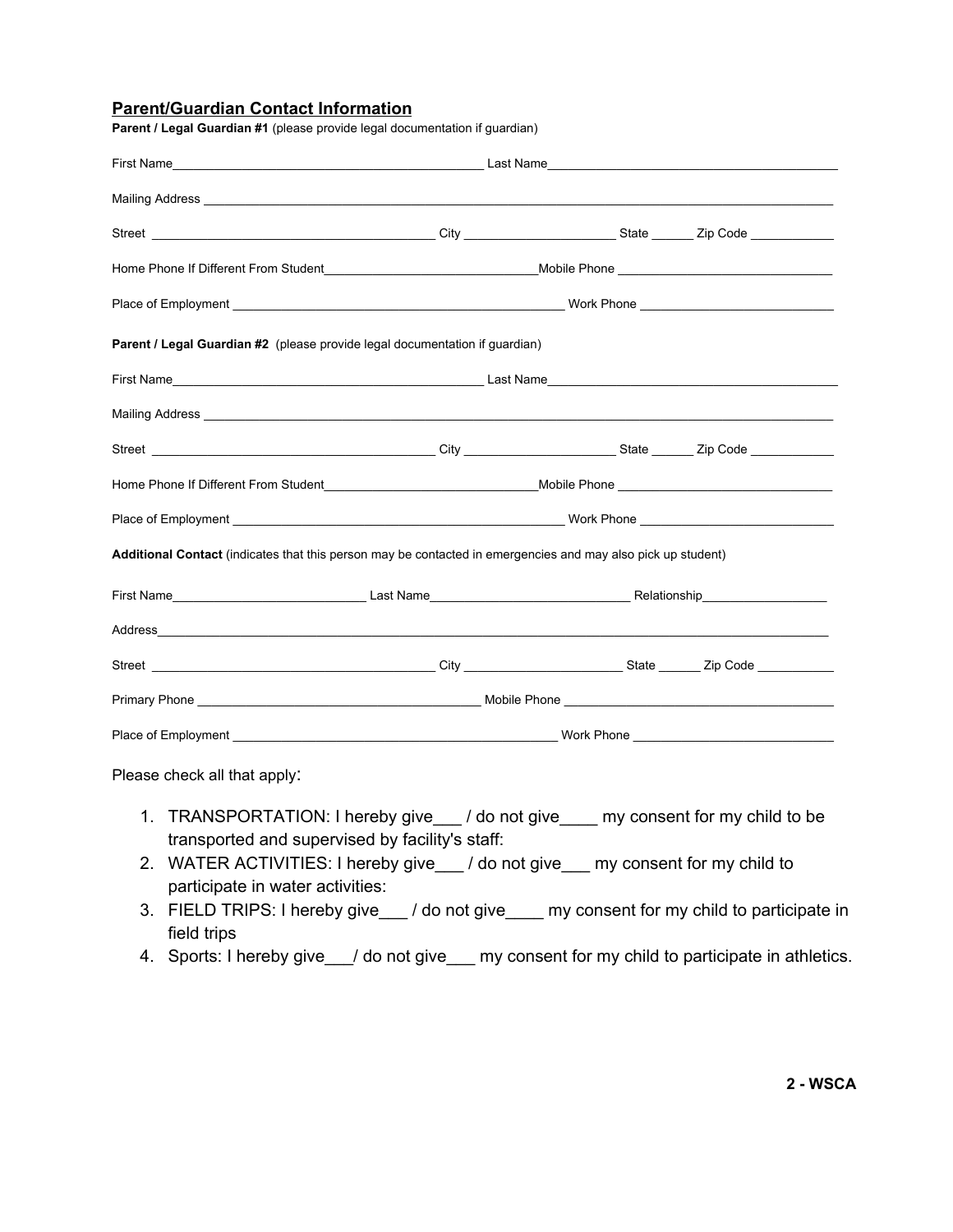### **Medical Information**

\_\_\_\_\_\_\_\_\_\_\_\_\_\_\_\_\_\_\_\_\_\_\_\_\_\_\_\_\_\_\_\_\_\_\_\_\_\_\_\_\_\_\_\_\_\_\_\_\_\_\_\_\_\_\_\_\_\_\_\_\_\_\_\_\_\_\_\_\_\_\_\_\_\_\_\_

**Food Allergies** \_\_\_Yes \_\_\_ No (if yes describe)

**Seizures** Yes No (if yes describe)

| Asthma            | Yes  | No, If yes | Inhaler                 | No inhaler             | Diabetes          | Yes | No. |
|-------------------|------|------------|-------------------------|------------------------|-------------------|-----|-----|
| <b>Behavioral</b> | ADD. | ADHD       |                         | Other (please explain) | Date of Diagnosis |     |     |
| Concussions       | Yes  |            | No If yes, date of last |                        |                   |     |     |

List Medications (attach a document if needed)

Please describe any specific medical conditions of which the school needs to be aware that was not listed above. (attach additional information if necessary)

\_\_\_\_\_\_\_\_\_\_\_\_\_\_\_\_\_\_\_\_\_\_\_\_\_\_\_\_\_\_\_\_\_\_\_\_\_\_\_\_\_\_\_\_\_\_\_\_\_\_\_\_\_\_\_\_\_\_\_\_\_\_\_\_\_\_\_\_\_\_\_\_\_\_\_\_\_\_

\_\_\_\_\_\_\_\_\_\_\_\_\_\_\_\_\_\_\_\_\_\_\_\_\_\_\_\_\_\_\_\_\_\_\_\_\_\_\_\_\_\_\_\_\_\_\_\_\_\_\_\_\_\_\_\_\_\_\_\_\_\_\_\_\_\_\_\_\_\_\_\_\_\_

\_\_\_\_\_\_\_\_\_\_\_\_\_\_\_\_\_\_\_\_\_\_\_\_\_\_\_\_\_\_\_\_\_\_\_\_\_\_\_\_\_\_\_\_\_\_\_\_\_\_\_\_\_\_\_\_\_\_\_\_\_\_\_\_\_\_\_\_\_\_\_\_\_\_\_\_\_\_ \_\_\_\_\_\_\_\_\_\_\_\_\_\_\_\_\_\_\_\_\_\_\_\_\_\_\_\_\_\_\_\_\_\_\_\_\_\_\_\_\_\_\_\_\_\_\_\_\_\_\_\_\_\_\_\_\_\_\_\_\_\_\_\_\_\_\_\_\_\_\_\_\_\_

Physician Name\_\_\_\_\_\_\_\_\_\_\_\_\_\_\_\_\_\_\_\_\_\_\_\_\_\_\_\_\_\_ Physician Phone\_\_\_\_\_\_\_\_\_\_\_\_\_\_\_\_\_\_\_\_\_\_\_\_\_\_\_

| Health Requirements: Student's Name      |             |             | Date of Birth |             |                |  |
|------------------------------------------|-------------|-------------|---------------|-------------|----------------|--|
| Immunization                             | Date/Dose 1 | Date/Dose 2 | Date/Dose 3   | Date/Dose 4 | Date / Booster |  |
| <b>Hepatitis B</b>                       |             |             |               |             |                |  |
| Rotavirus (RV)                           |             |             |               |             |                |  |
| Diphtheria, Tetanus,<br>Pertussis (DTaP) |             |             |               |             |                |  |
| Haemophilus<br>Influenza type b (Hib)    |             |             |               |             |                |  |
| Pneumococcal (PCV)                       |             |             |               |             |                |  |
| <b>Inactivated Poliovirus</b><br>[IPV]   |             |             |               |             |                |  |
| Influenza                                |             |             |               |             |                |  |
| Measles, Mumps,<br>Rubella (MMR)         |             |             |               |             |                |  |
| Varicella (VAR)                          |             |             |               |             |                |  |
| Hepatitis A (Hep A)                      |             |             |               |             |                |  |
| Meningococcal (MCV4)                     |             |             |               |             |                |  |

May attach a copy of shot records to this form.

I, \_\_\_\_\_\_\_\_\_\_\_\_\_\_\_\_\_\_\_\_\_\_\_\_\_\_\_\_\_\_\_\_\_\_\_\_\_ (Parent/Guardian), understand the school's concern for my child's health, but at this time, and until further notice we choose not to vaccinate our children.

\_\_\_\_\_\_\_\_\_\_\_\_\_\_\_\_\_\_\_\_\_\_\_\_\_\_\_\_\_\_\_\_\_\_\_\_\_\_\_\_\_\_ \_\_\_\_\_\_\_\_\_\_\_\_\_\_\_\_\_\_\_\_\_\_\_\_

Parent/Guardian Signature Date **3 - WSCA**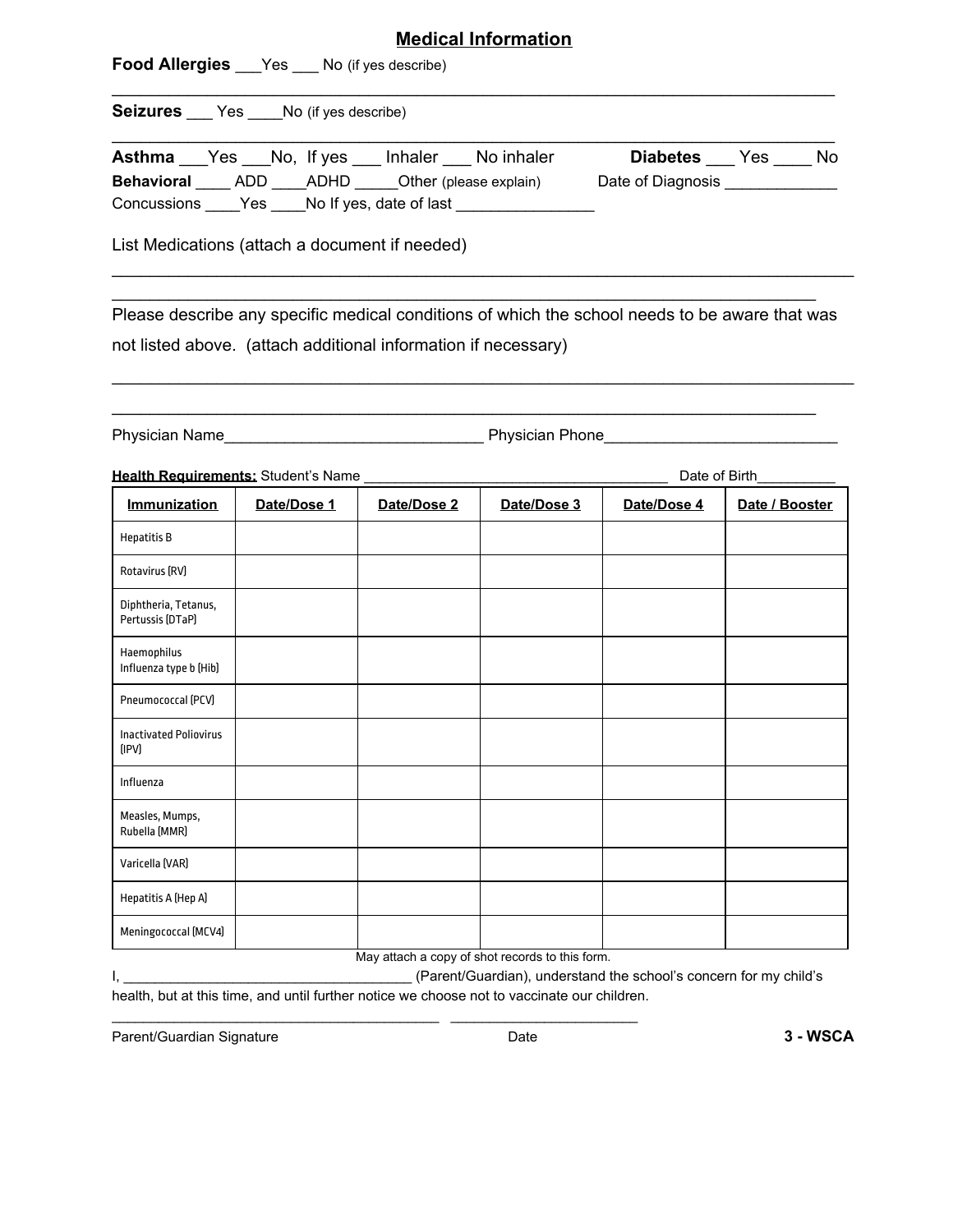### **AUTHORIZATION FOR EMERGENCY MEDICAL ATTENTION:**

Student Name \_\_\_\_\_\_\_\_\_\_\_\_\_\_\_\_\_\_\_\_\_\_\_\_\_\_\_\_\_\_\_\_\_\_\_\_\_\_\_\_\_\_ DOB \_\_\_\_\_\_\_\_\_\_\_\_\_\_\_\_\_\_\_\_\_\_\_

In the event that I cannot be reached to make arrangements for emergency medical attention, or the emergency is life threatening, I authorize

Dr. \_\_\_\_\_\_\_\_\_\_\_\_\_\_\_\_\_\_\_\_\_\_\_\_\_\_\_\_\_\_\_\_\_\_\_\_\_\_\_\_\_\_\_\_\_ Phone Number \_\_\_\_\_\_\_\_\_\_\_\_\_\_\_\_\_\_\_\_\_\_

or any Physician, surgeon or dentist to administer any emergency treatment, procedure or medication necessary. I authorize the facility director, school staff, or church officials in charge to secure the use of an ambulance, if necessary, for transporting my child to the hospital or nearest medical facility. I further agree to pay the hospital, doctors, and ambulance for all services rendered to the student named above. I request that this authorization remain in force for as long as my child is attending or is a student in West Side Christian Academy, and is attending and or traveling to and from school event/s. If the above arrangement is unsatisfactory, please list the procedures you request WSCA to do in case your child is injured or becomes seriously ill while attending.

| Name of Physician: Name of Physician:                             | Address: |
|-------------------------------------------------------------------|----------|
| Phone No.: <u>__________________________________</u>              |          |
| Health or Accident Insurance policy #<br>Insurance Contact Number |          |

**I hereby state that I have read and understand this authorization.**

|  | Parent or Legal Guardian Signature |  | Date: |
|--|------------------------------------|--|-------|
|--|------------------------------------|--|-------|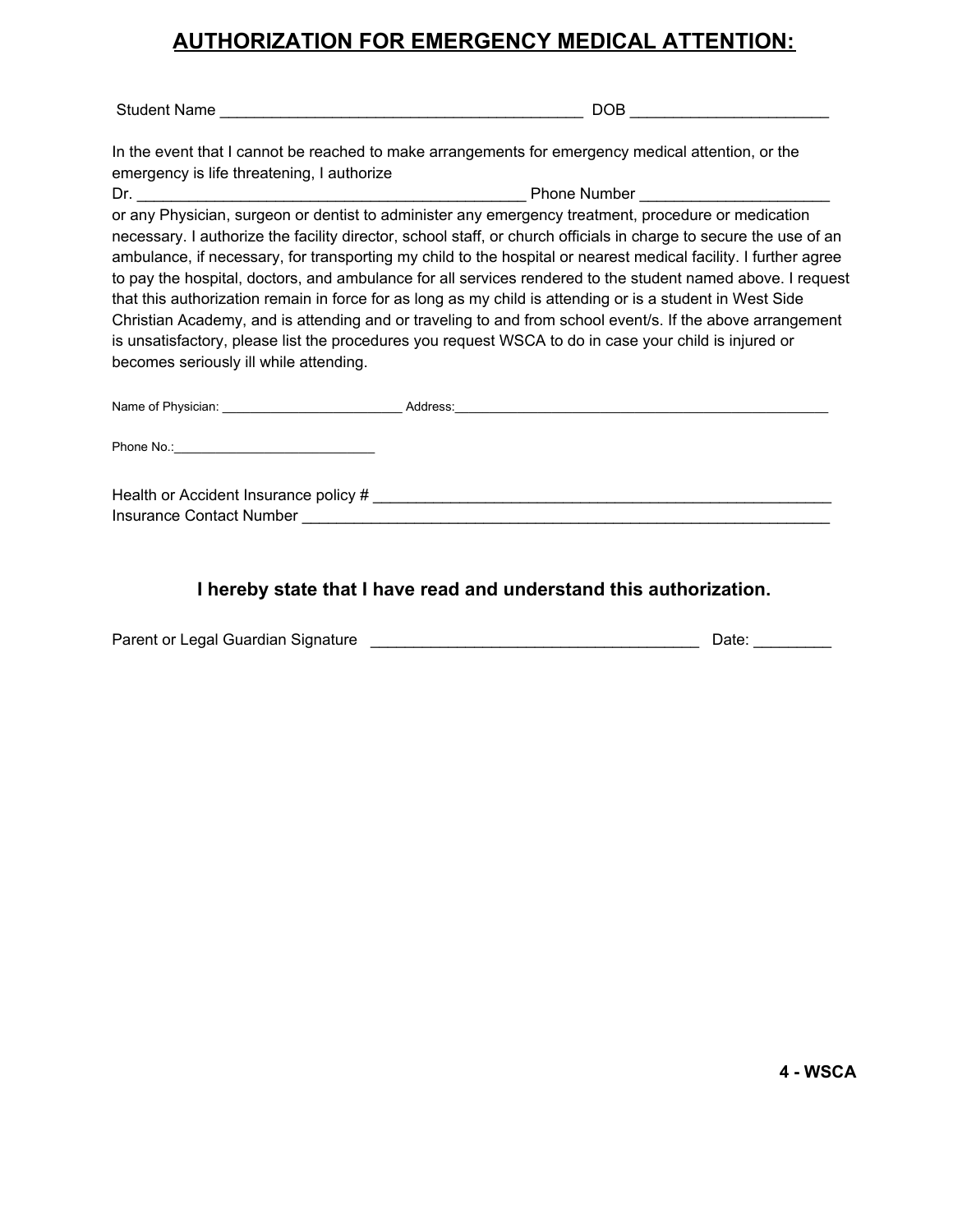# **Statement of Nondiscrimination**

West Side Christian Academy does not discriminate on the basis of race, color, national origin, sex, disability or age in its programs and activities. West Side Christian Academy reserves the right to, and does, maintain student educational and behavioral requirements and standards, which are based upon religious considerations consistent with its role and mission. (Reference National Free Will Baptist Treatise)

In response to Title VII of the Civil Rights Act of 1964 and Executive Order 11246 of September 24, 1965, the policy of the Academy with regard to this matter is as follows. The Academy takes affirmative action in the acceptance and admission of students.

A. West Side Christian Academy, in all manner and respects, is an Equal Admissions Academy and shall offer a program of Equal Educational Opportunity.

B. West Side Christian Academy, in compliance with Title VI of the Civil Rights Act of 1964, Executive Order 11246 as amended, Title IX of the Education Amendments of 1972, and other federal laws and regulations, does not discriminate on the basis of race, color, national origin, sex, age, disability, or status as a veteran in any of its policies or procedures. This includes-but is not limited to-admissions, employment, financial aid, and educational services.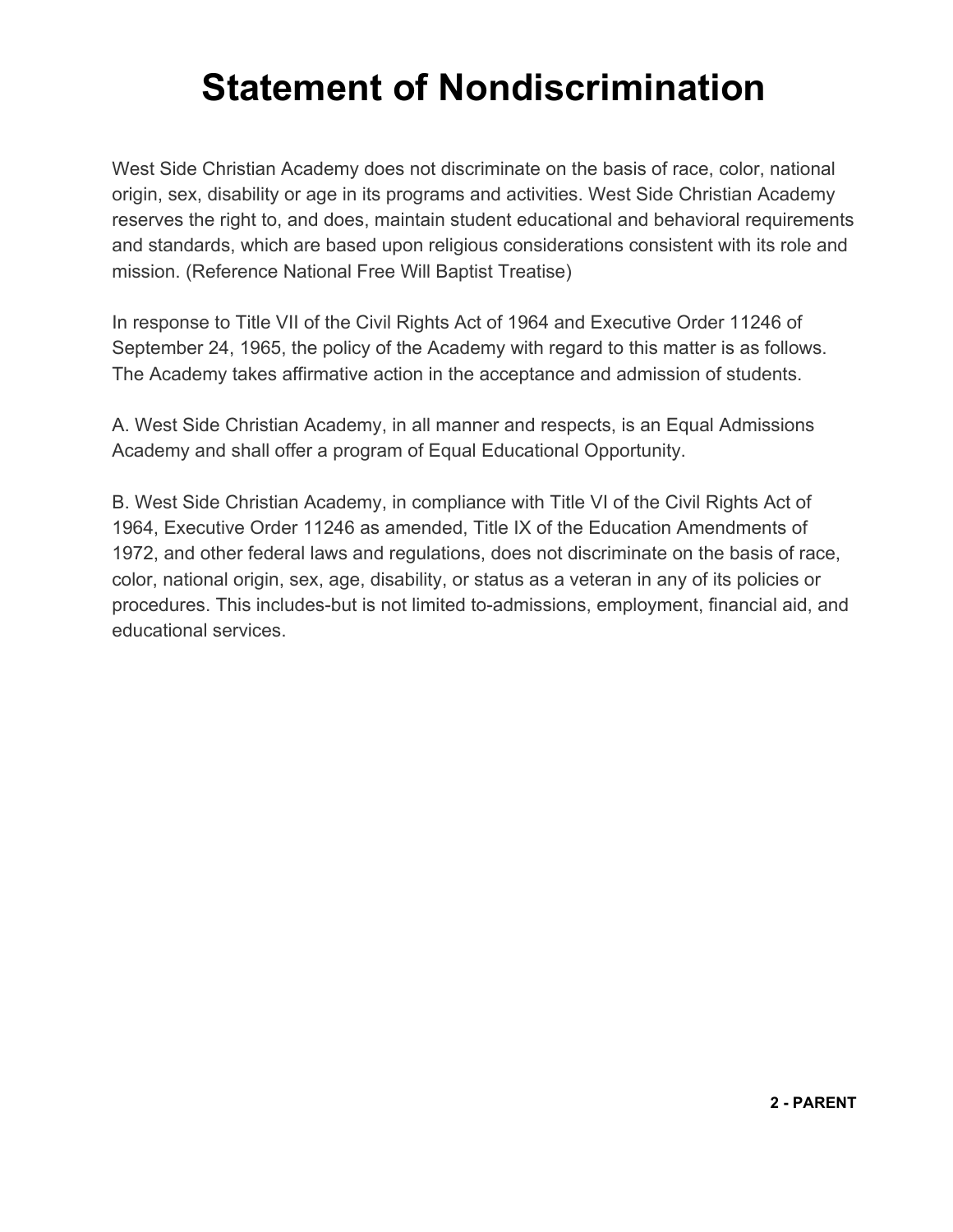

\_\_\_\_\_\_\_\_\_\_\_\_\_\_\_\_\_\_\_\_\_\_\_\_\_\_\_\_\_\_\_\_\_\_\_\_\_\_\_\_\_\_\_\_\_\_\_\_\_\_\_\_\_\_\_\_\_\_\_\_\_\_\_\_\_\_\_\_\_\_\_\_\_\_\_\_

Authority to Transfer Education Records West Side Christian Academy 1403 S. Cheyenne Rd. Sapulpa, OK. 74066 Phone: (918) 224-7229 Fax: (918) 347-8288

| To:                                                                     |                               |              |      |  |
|-------------------------------------------------------------------------|-------------------------------|--------------|------|--|
|                                                                         | <b>School District Agency</b> |              |      |  |
|                                                                         |                               |              |      |  |
| <b>Street Address</b>                                                   | City                          | <b>State</b> | Fax# |  |
| In accordance with the Family Education Rights and Privacy Act (FERPA), |                               |              |      |  |

34 OFR 99131 transfer of education records is requested for:

| Name of Student                                                                                        | Grade | <b>Birthdate</b> |     |
|--------------------------------------------------------------------------------------------------------|-------|------------------|-----|
|                                                                                                        |       |                  |     |
| Parent and/Or Authorized Guardian Signature for request of records                                     |       |                  |     |
| Do we need to request for Special Education Records                                                    |       | Yes              | No. |
| The above student intends to enroll or is enrolled in our school. Therefore please send<br>records to: |       |                  |     |
| West Side Christian Academy                                                                            |       |                  |     |
| 1403 S. Cheyenne Rd.                                                                                   |       |                  |     |
| Sapulpa, OK. 74066                                                                                     |       |                  |     |
|                                                                                                        |       |                  |     |

Fax to (918) 347-8288

**5 - WSCA**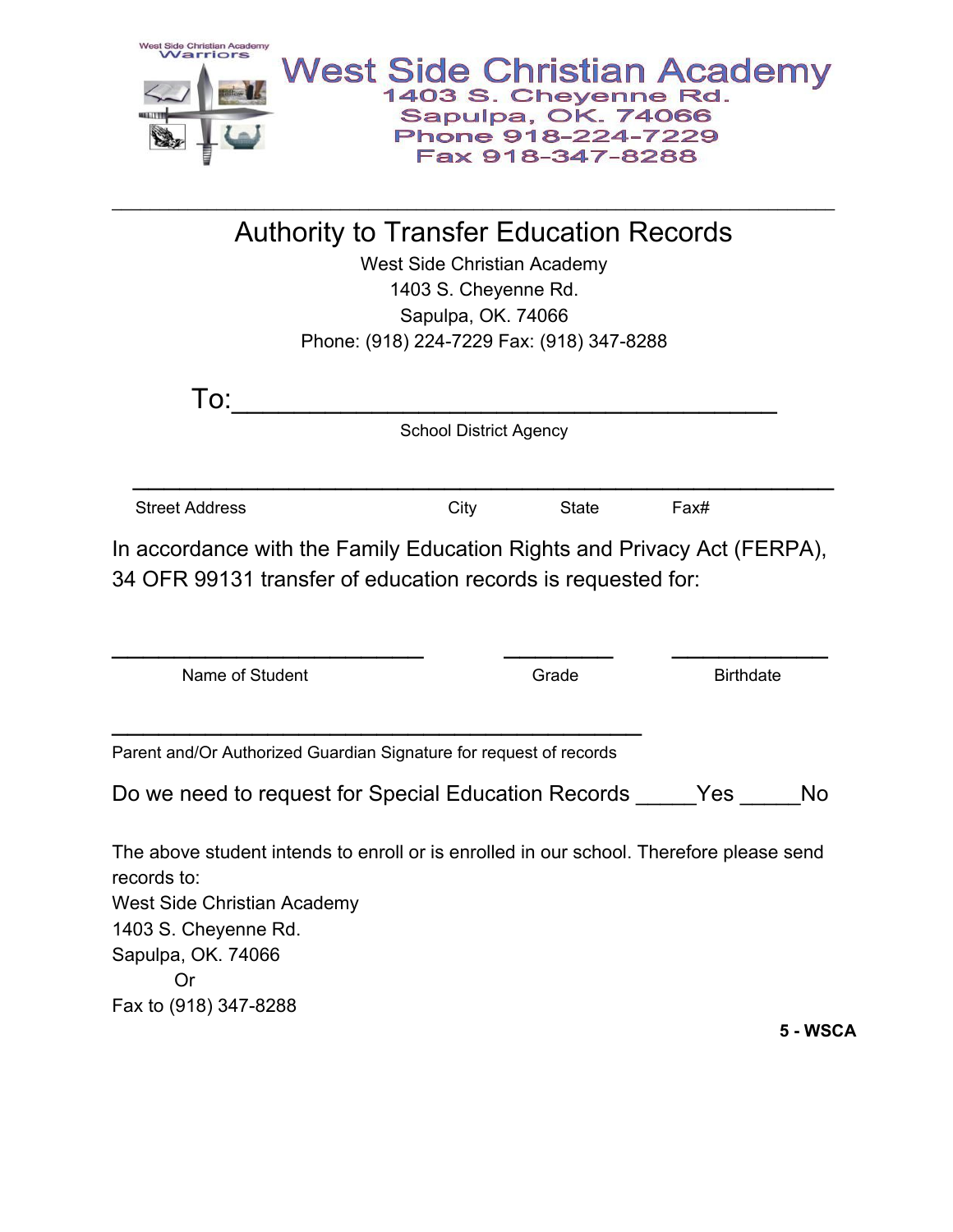## **West Side Christian Academy 2019-2020**

### **Parent/Guardian Acknowledgement & Agreement**

### HANDBOOK ACKNOWLEDGMENT & AGREEMENT

 I have read the West Side Christian Academy handbook as well as the admissions packet, and understand their contents. I understand that my child is responsible for the following procedures outlined in the student handbook. I understand and agree to the terms listed in the handbook.

\_\_\_\_\_\_ COMPUTER/INTERNET TERMS ACKNOWLEDGEMENT & AGREEMENT I have read the West Side Christian Academy terms and conditions of computer and internet usage found in the Student Handbook. I understand that my child is responsible for following procedures outlined in the student handbook on computer and internet usage.

PAYMENT OPTIONS ACKNOWLEDGEMENT & AGREEMENT I agree to make payments in compliance with the tuition payment plan for my child's education at West Side Christian Academy. I have read and agree to the payment plans stated in the handbook. I realize my child will be removed from school if payment/s is/are not made at the appropriate times.

DAMAGE, MISUSE, or NEGLECT ACKNOWLEDGEMENT & AGREEMENT I understand and agree to the terms listed in the handbook. I agree to pay for any damage done through misuse or negligence by my child.

Student Signature: \_\_\_\_\_\_\_\_\_\_\_\_\_\_\_\_\_\_\_\_\_\_\_\_\_\_\_\_\_\_\_\_\_\_\_\_\_\_\_\_\_\_\_\_\_\_\_\_\_\_\_

Parent/Guardian Signature: **Example 2018** 

I \_\_\_\_\_\_\_\_\_\_\_\_\_\_\_\_\_\_\_\_\_\_\_\_\_\_(print name) have read and understand the admission form of West Side Christian Academy. I have completed all documentation of information to the best of my ability. I have not willfully withheld or modified any information to increase my child's opportunity to receive admission into WSCA.

\_\_\_\_\_\_\_\_\_\_\_\_\_\_\_\_\_\_\_\_\_\_\_\_\_\_\_\_\_\_\_\_\_\_\_\_\_\_\_\_ \_\_\_\_\_\_\_\_\_\_\_\_\_\_\_\_\_\_\_\_\_\_

Parent/Guardian Signature **Date** Date Date

**6 - WSCA**